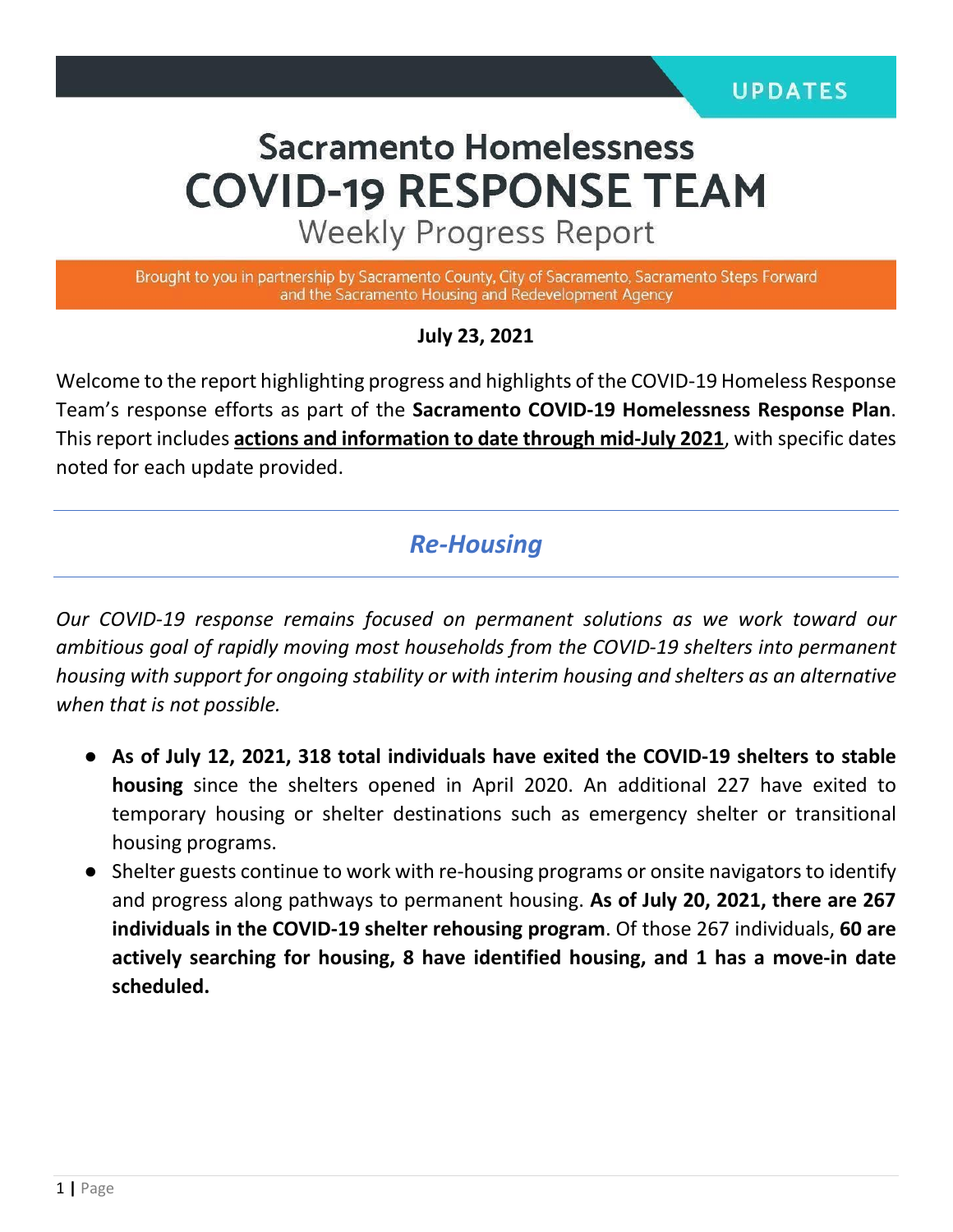

*Note: "Preparing for Housing" includes critical steps such as collecting needed documentation or preparing other information necessary to establish eligibility for certain housing programs and resources or to increase the likelihood of successful applications for private market housing, among other things. Providers and navigators work directly with clients to support these activities.*

Support for re-housing providers working with clients in COVID-19 shelters continues to assist providers to accelerate and monitor progress toward housing, including ongoing, regular case conferencing by program and bi-weekly meetings of Program Leads and providers. Recent provider meetings have included a presentation by Sacramento Employment and Training Agency (SETA) representatives about their programs and employment and training resources and information relating to Sacramento's Emergency Housing Voucher program.



Rescue Plan (ARP) funds for emergency housing vouchers for individuals and families who are experiencing homelessness or at risk of homelessness. The funding is allocated through the Emergency Housing Voucher (EHV) program. Through EHV, HUD is providing 70,000 vouchers to approximately 7,000 housing authorities. Sacramento received 494 vouchers. The EHV program is a joint program between the Sacramento Housing and Redevelopment Agency (SHRA) and Sacramento Steps Forward (the CoC).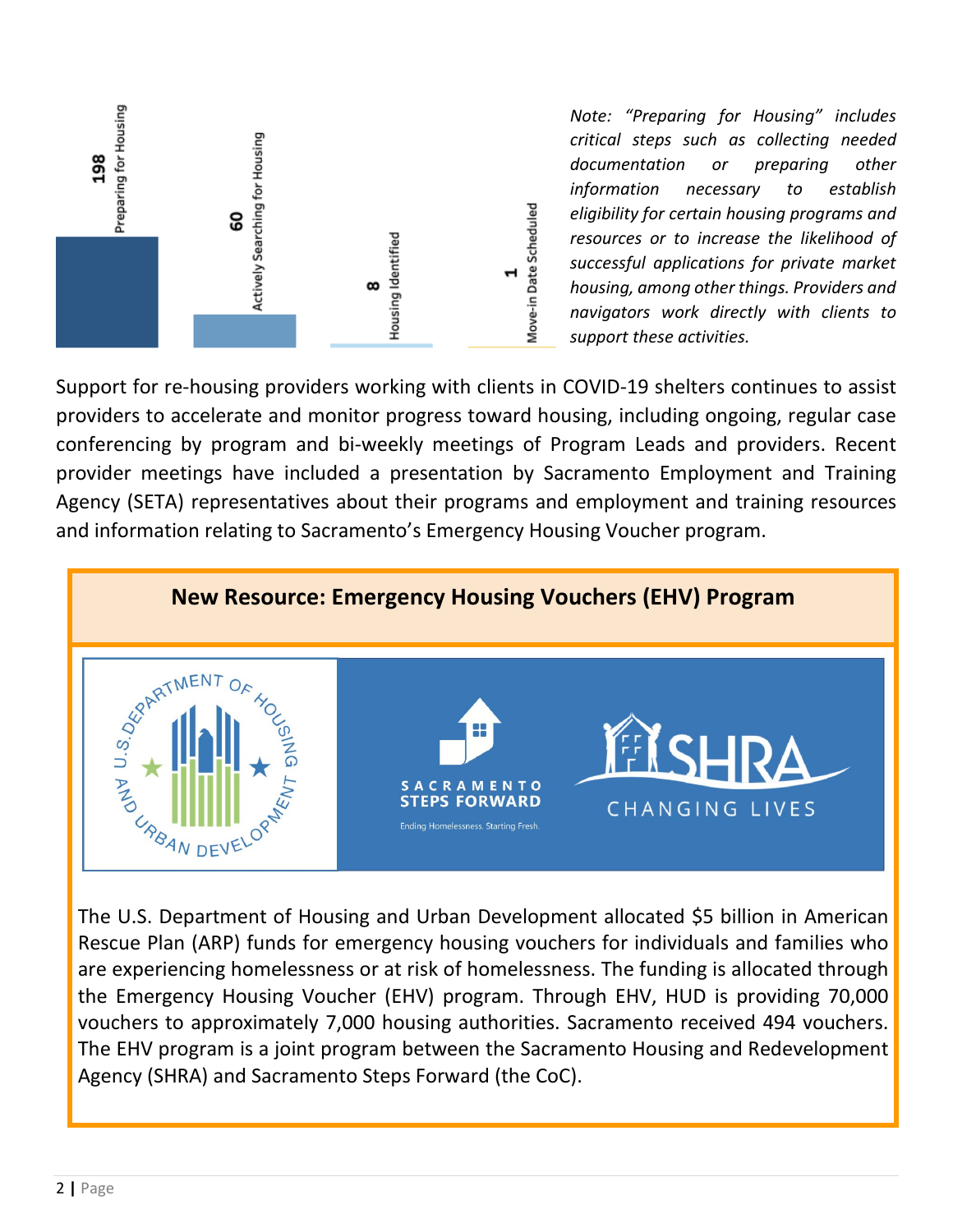SHRA and the CoC set a lofty goal to lease 494 households within 6 months. The Sacramento program is prioritizing the following subpopulations: chronically homeless and literally homeless, seniors (62+), survivors of domestic violence, and move-on eligible residents in current permanent supportive housing (PSH) programs, and recently homeless eligible residents in rapid re-housing (RRH) programs.

Through collaboration and partnership, all referrals for the EHV program will come through the SSF's coordinated entry (CE) system or from a victim service provider. SHRA will provide housing search assistance for enrolled households and has set up a landlord incentive program to ensure success in quickly leasing eligible households. Examples of landlord incentives include new and current landlord bonuses, damage claims, application fees, and security deposits. For more information about the EHV program visit: [https://sacramentostepsforward.org/2021-sacramento-ehvs/.](https://sacramentostepsforward.org/2021-sacramento-ehvs/)

## *Isolation/Quarantine*

*As an emergency response to COVID-19, medically supported isolation care centers, and preventative quarantine care centers have been temporarily funded to provide safe places for people experiencing homelessness who are COVID+, symptomatic or otherwise highly vulnerable.*

The total number of rooms available currently and the number of individuals/households served since April 8, 2020 **through July 19, 2021** are as follows:

Medically Supported Isolation Care Center 15 rooms available Total of 422 individuals/369 HH served thru 7/19/2021 Preventative Quarantine Care Center 357 rooms available Total of 1,543 individuals/1,281 HH served thru 7/19/2021

*\*Total unduplicated individuals served since 4/8/20: 1,572.*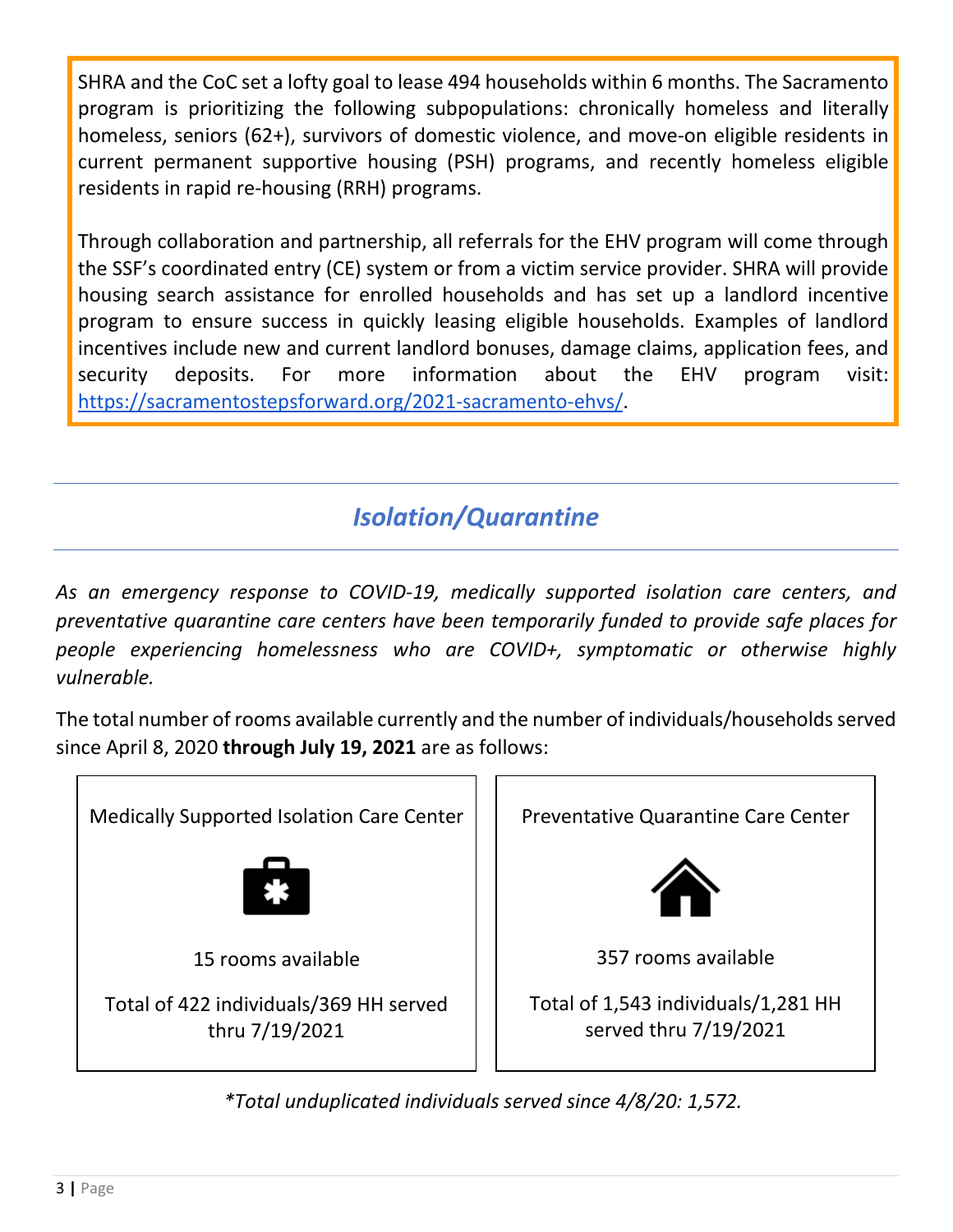## *COVID Vaccines and Testing*

#### **Vaccine Planning and Distribution**

*County Public Health is coordinating vaccine distribution for persons experiencing homelessness and is utilizing the Johnson and Johnson single-dose and the Moderna 2-dose vaccine for vaccination efforts for persons experiencing homelessness.* 

**As of July 19, 2021, a total of 1,870 vaccination doses have been administered to people experiencing homelessness** by the Public Health Department Vaccination Partnership:

- 1,361 Johnson & Johnson vaccine doses
- 509 Moderna vaccine doses

#### **Testing**

*County Public Health in partnership with medical partners continue with robust COVID-19 testing at shelters, encampments and isolation/quarantine care centers with the goal of being able to do widespread testing to ensure the health and safety of people experiencing homelessness.* 

**As of Friday, Feb. 26, 2021, a total of 6,907 COVID-19 tests had been administered to people experiencing homelessness** at shelters, encampments, quarantine care centers, and Loaves and Fishes, **57 of which returned positive results and 6,850 of which returned negative results.**  Testing has continued in March, April, May, and June and we anticipate having updated numbers to share in a future report.

- Antigen testing (15-minute test result) has been incorporated into the intake process at preventative quarantine care centers to better serve guests. Ongoing PCR testing continues at all three care centers.
- Partners seeking to ramp up their testing capacity can receive technical assistance from the Public Health Department on how to access the state's free Valencia lab.

## *Ensuring Safety and Health for Persons Living Outdoors*